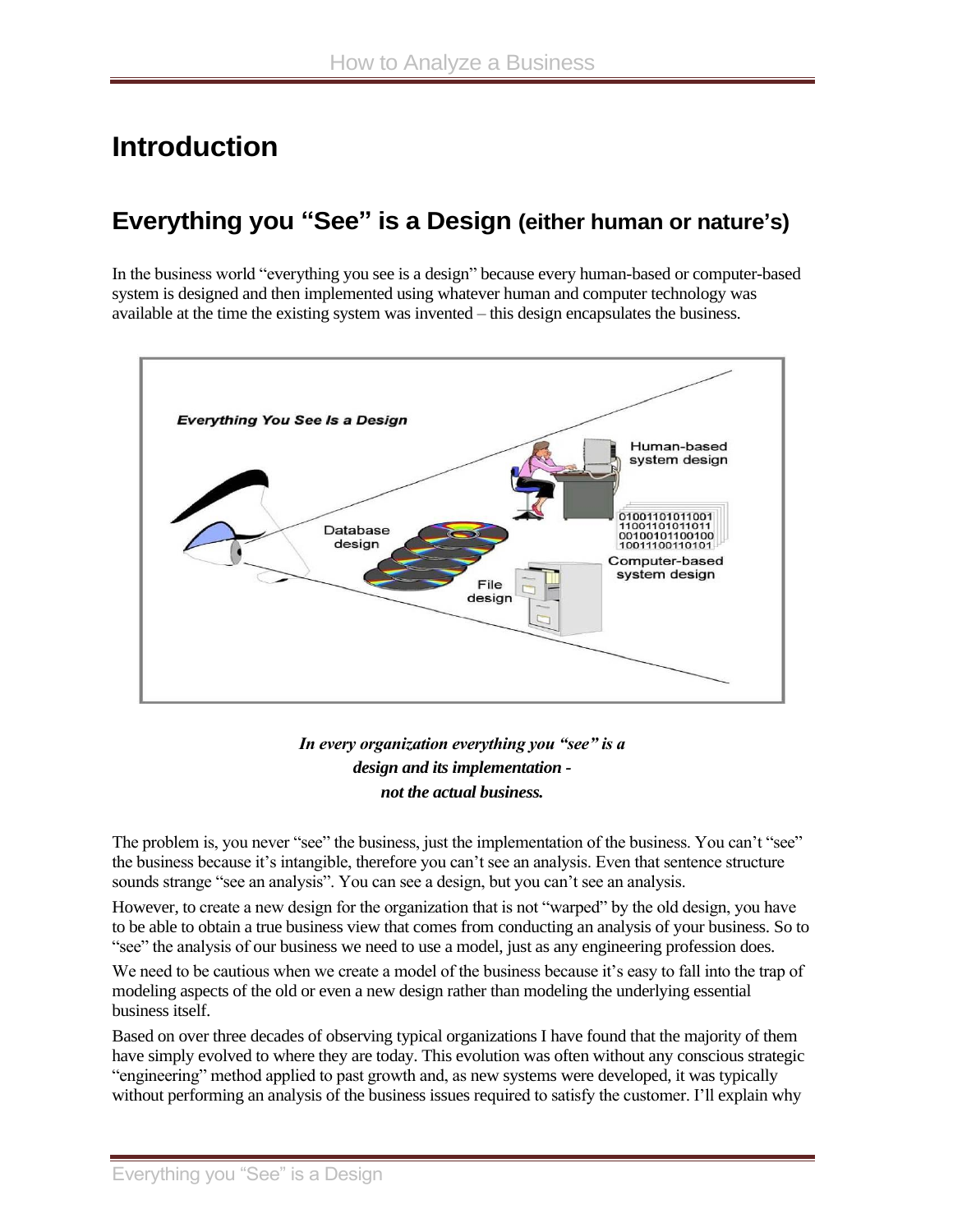this happens later.

(*I just used the word "Customer"; I want you to realize that when I use that word in this book it always refers to the external person, place or thing that we are in business to satisfy. The customer isn't always a human being. I conducted seminars at many government agencies where their "customer" was the environment, such as a fire agency responding to a forest fire or an agency protecting a national park etc.*)

So, the vast majority of organizations run with a disjointed collection of human and computer systems in place based on historical factors. The older and larger an organization seems to determine the systemic limitations in place, take for example many government systems. However, as I've said even a small business may impose systemic limitations because of copying the structures of large organizations.

Using the concepts in this book we can analyze any historically/hysterically designed organization to realize significant improvements over their systemic limitations, or if we have a small/start-up business, just not do them in the first place.

# **When should we Analyze our Business?**

When you are starting-up a business you can do things right from the beginning using an analysis effort and not make all the mistakes of other older businesses that have gone before you. If you are in a large business you can conduct an analysis effort and recognize significant improvements by removing/replacing the old way of doing things and the old system structures.

Unfortunately, the vast majority of today's organizations run with a disjointed collection of human procedures and computer systems based on left over concepts from the industrial-age. As organizations evolve they fall into the trap of applying the latest technology to "whatever is in place today". This of course is more severe in large organization but is even true in small ones.

Customer un-friendly practices are present in almost all organizations. As customers we all encounter organizations with procedures that frustrate us and leave us asking "Why do they make it difficult to do business with them?" What we do not know is the organizational history of why a particular procedure was put in place. Usually it was because of some historical (read hysterical) process that was passed on through time based on old reasons and old system designs or it was just an accepted way of implementing a business.

Even when a manual process is computerized, software vendors and programmers will offer a computer system that perpetuates old designs and out-dated business practices. The major reason for this, of course, is that the software vendors and even internal Information Systems people are typically "selling" or developing a system for the head of a department who is already oriented to satisfying their own department's needs. These packaged applications are, of course, also sold to new businesses.

Have you ever questioned why we have Accounting Systems? Do you think it could have anything to do with the fact that we had and have Accounting Departments? An accounting system is predominately internal, that is, it rarely deals with the organization's outside customer. It may satisfy a subset of the processing associated with a customer's request but rarely does it satisfy a complete need of a customer.

Businesses evolve; for example, in the formative years of an organization just keeping the business alive is a major issue. Typically, they don't have the capital to invent a new design for the business, so it's most likely they will model their systems on the same type of structure that everyone else is using. They'll form similar departments, jobs and tasks that every other organization has (e.g., Warehousing, Marketing, Accounting departments with a hierarchical boss/subordinate people structure). Also, they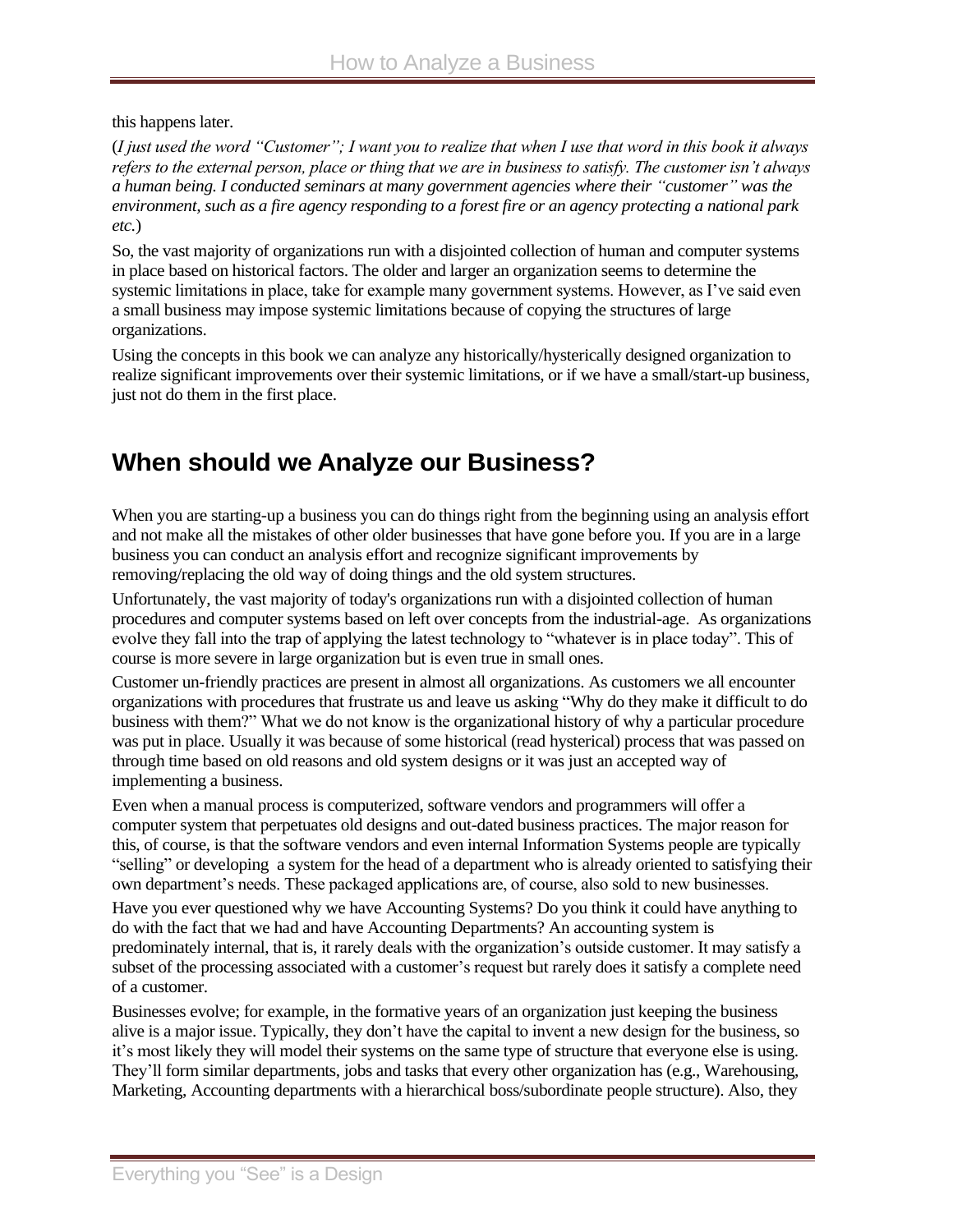are likely to purchase off-the-shelf computer software to support these departments (e.g., Stock Control, Sales/Marketing, Accounting packages).

It may only be when a serious problem occurs in an established organization or an organization want to beat a competitor with a radical restructuring, that they analyse their business and rethink their organization from an outside customer point of view. This is perhaps the worst time to analyse the organization as a whole because old systems and ways of working will be difficult to change.

For over 30 years I've seen a whole bunch of business improvement fads come and go. They had names such as **Reengineering**, **Restructuring** by division, product or region, **Streamlining**, **Inverting the hierarchy**, **Flattening the hierarchy**, **Matrix management** etc. Many large organizations have spent incredible amounts of money cascading through these various business fads with little (if any) payback. I'd like to say here that I truly believe structuring an organization based on the concepts in this book is the ultimate structure that cannot be beat and is not another improvement fad.

The process of analysing and restructuring an organization recommended in this book gives us a chance to apply what I like to call true **business engineering**. It involves, first of all, looking at the organization's essential business processes and ignoring any past human and computer implementations. For example, this means we do not satisfy what's known as "internal customers". An organization's old internal management structures and system boundaries are always aspects of the organization's last design and its implementations. *(I hope I didn't lose too many readers with that comment because Internal Customer and Stakeholder have become popular terms in the technical Information Systems world.)*

## **Removing Technical/Systemic Obstacles**

Satisfying the external Customer should be the central "reason for being" of any organization by using its human and computer systems to implement responses to customer requests and needs. We find, however, organizations where the focus seems to be on satisfying their internal hierarchies and giving the demands of their installed systems a priority over the needs of their customers.

This myopic focus on the needs of the "systems" is the result of a "warped" view that I call the "Clothes Have No Emperor" (not the Emperor Has No Clothes) syndrome in which the old systems get perpetuated by things such as the old process of assigning budgets to internal department and division structures. As customers we sometimes wonder why organizations send or transfer us from department to department or have us interact with disjointed computer systems with no continuity of data between them. When working within an organization, we justify these customer inconveniences as "That's the way it works"; however, when we are the customer, they seem silly.

# **Familiarity Gets in Our Way**

When one has lived with a human procedure or a computer system for a long time it's easy to believe that it is essential to the business without questioning whether it is an aspect of an old design. We all fall into this trap of believing the systems we "see" in an organization are the real business. However, they never are.

Every structure and supporting system in the organization should be designed and operated so that it is part of a Customer-Focused solution and not a high tech, reworked version of an old implementation.

> *The workflow paths of the systems and processes, and their data should be the shortest distance between the two points of the customer's initial*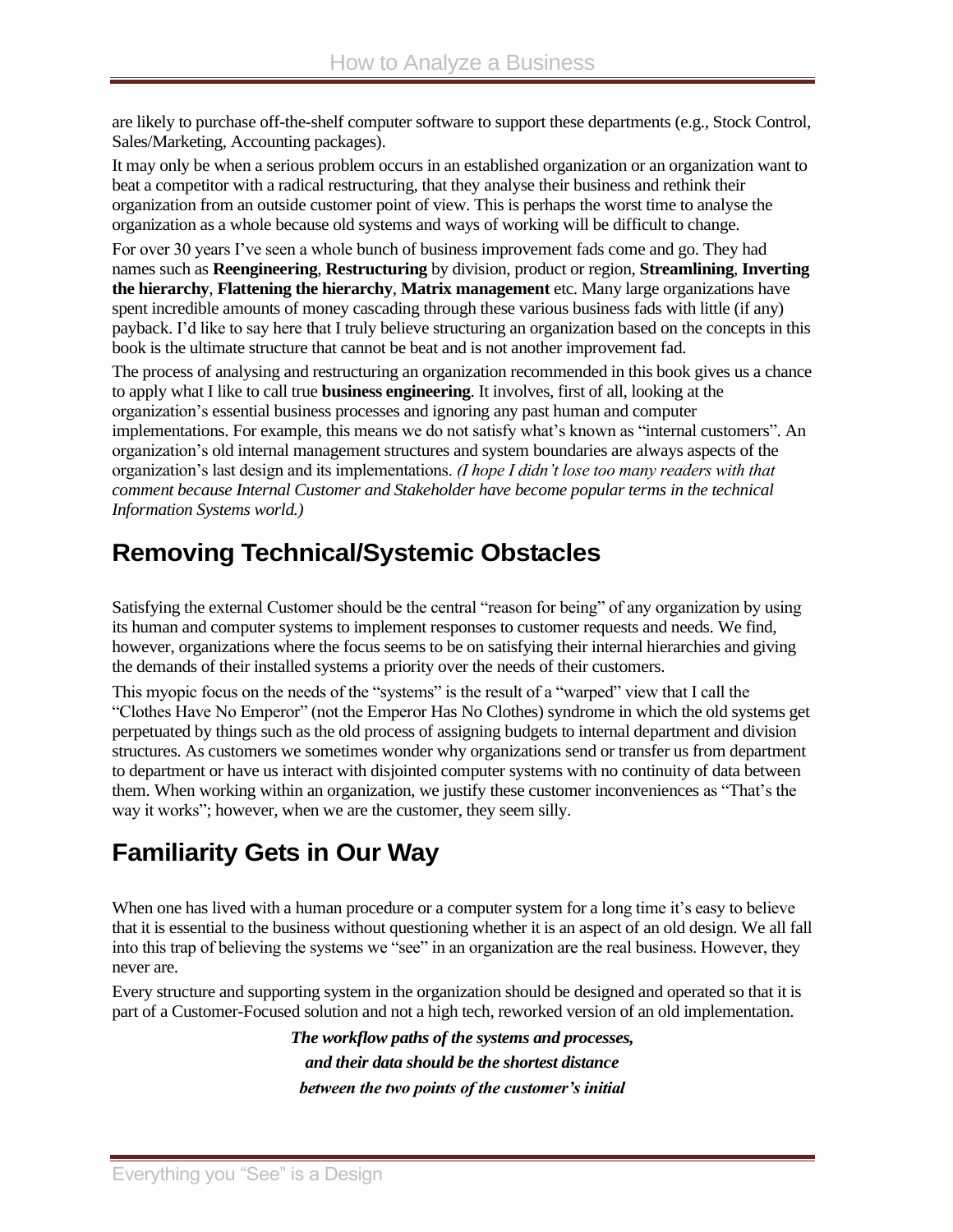#### *request and the satisfaction of that request.*

The new designs we create from this perspective will typically form design structures that are quite different from what we see in place in a typical organization.

For example, in our new designs we should not see separate Accounting Systems (Accounts Payable, Accounts Receivable, and General Ledger), Order Entry, Stock Control, or Invoicing Systems. Similarly, there should be no Edit-Update-Print or Input-Process-Output computer programs in our new computer systems. All these are leftovers from old manual/data processing environments. (*I may have just lost a few readers here.*)

We should implement unbeatable, seamless systems based on what I call Business Event-Driven Reactions. Orienting your organization's structures and systems around Event-Driven Reactions provides a truly natural basis for creating a Customer-Focused organization.

Of course older and larger organizations face more obstacles in creating a Customer-Focused structure and of course overcoming inertia to change. Some of the major obstacles are an organization's old internal human and computer system boundaries. These boundaries will also be the organizations' biggest obstacles to customer satisfaction. Re-vamping or eliminating these boundaries will provide a major source of improvement. The boundaries include human boundaries such as jobs, departments, divisions, bureaus (with their associated "politics") and computer system boundaries such as programs, applications and systems. Many computer systems were built in a haphazard manner in response to the latest fad (hardware platform, computer language, system development methodology, etc.), or which departmental manager carried the most budgetary clout. This type of system partitioning is what I call "dysfunctional partitioning" because it actually interferes with meeting a customer's needs.

> *Significant and real business improvements will best be seen when an organization takes a complete look at its business and understands how it effectively responds to customers' requests coming from outside the organization.*

I hope that the preceding "key point" sounds obvious. However, the older an organization is, the less responsive it tends to be to its customers. What I hope you'll get out of this book is a clear understanding of what "functional partitioning" really is and the tools to fundamentally improve an organization by focusing on real business issues.

# **A Rose by Any Other Name**

I don't care whether you call the process of organizational change "Enterprise Architecture," "Business Process Improvement/Management," "Business Process Re-Engineering," "Workflow" "Organizational Restructuring," "Total Quality Management," "Team Building," or "Creating Customer Focused Organizations." Regardless of the name you give it, the goal should be to satisfy whomever or whatever you call the customer.

In all my books the central theme I've taught has been to look at the old design and determine when the design gets in the way of satisfying the customer's needs. This book contains a methodology that advocates the best way to structure an organization without the design getting in the way.

Over the years many business "fads" were used for downsizing, outsourcing, cutting middle management, or implementing the latest computer or human-based technologies, and not to improve customer service or to increase product quality (although they may have had that on their list of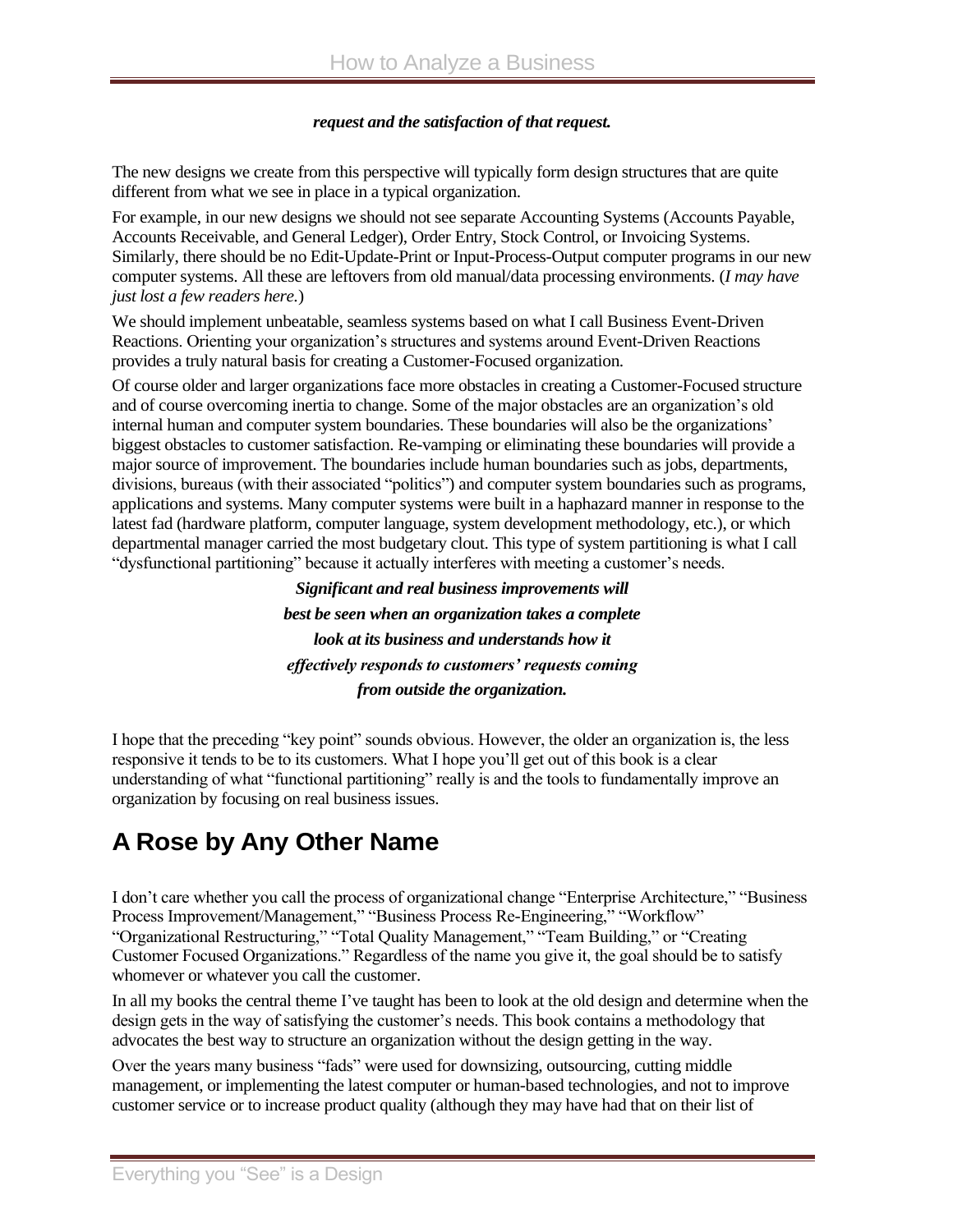benefits).

It doesn't matter what you call the methodology in this book as long as your focus is on satisfying the customer's needs first and not the needs of the old organizational structure and its systems.

### **Growth through Customer Satisfaction**

The internet has already proved that customers will migrate to the organization which gives them quality products and services efficiently, even if the organization is across the country or in another nation. We've also seen that an organization will outsource part of its business if it can be done more cost-effectively by another organization. I assert that by focusing on satisfying your customer's needs, with quality systems your organization will automatically be more productive and hence will need to expand its human and technological resources to meet the expanding customer demand. So, the ultimate goal of the methodology in this book is business growth.

This does not mean jobs won't change. We may re-train staff or repartition management tasks and bring in new technology, but this is what keeps organizations alive and moving ahead. Trying to avoid this constant (albeit, at times uncomfortable) improvement can have a catastrophic cost. For example, does anyone want to buy stock in cassette tapes or camera film?

Creating customer-focused systems in your organization also should ultimately improve the quality of life - not only from a customer's point of view, but also from both the employer's and employees' points of view while ensuring the longevity of the organization.

When we use the disciplines in this book, what we're really doing is restructuring the **systems** that make up the organization, not the **business** itself. In other words, after we've created a customer focused organization, we'll still be in the same business. We'll use the ideas to create the best manual and automated systems to run our business.

This book is not about using the latest computer technology and support systems to improve customer service – although we will do that also. I don't believe your customers really care if internally you're using the fastest equipment with state-of-the-art technology? Your customers do care about good products and services that satisfy their needs. So the first place to start is by improving the processes and data you use to respond to your customer's needs that's the focus of analysis..

The gains achieved by implementing the latest technologies internally are often incidental improvements based upon increased speed and capacity, but the organization gains no real competitive edge because its competitors can use the same technology, or even leapfrog it by waiting and implementing the next generation of technology first.

The designs you finally implement may indeed use the latest technology, but don't let this obscure your view of what it is your organization actually does. The true nature of your business will almost certainly be unrelated to its implementation technology.

Concentrating solely on technology can lead us to create "faster bad systems"

Let me be realistic here, depending on the organizations size, age, and traditions, the creation of a customer-focused organization is a strategic project that can take months and even years to fully implement in a large organization. The ideas in this book are not the "quick fix" that will make you the hero in the next quarterly report or necessarily this political term. History has taught us that there will always be another organization (or country) that's willing to take the long-term view and do it right.

## **Objectives of this Book**

I have some objectives for the contents of this book that I hope match the ones for your organization,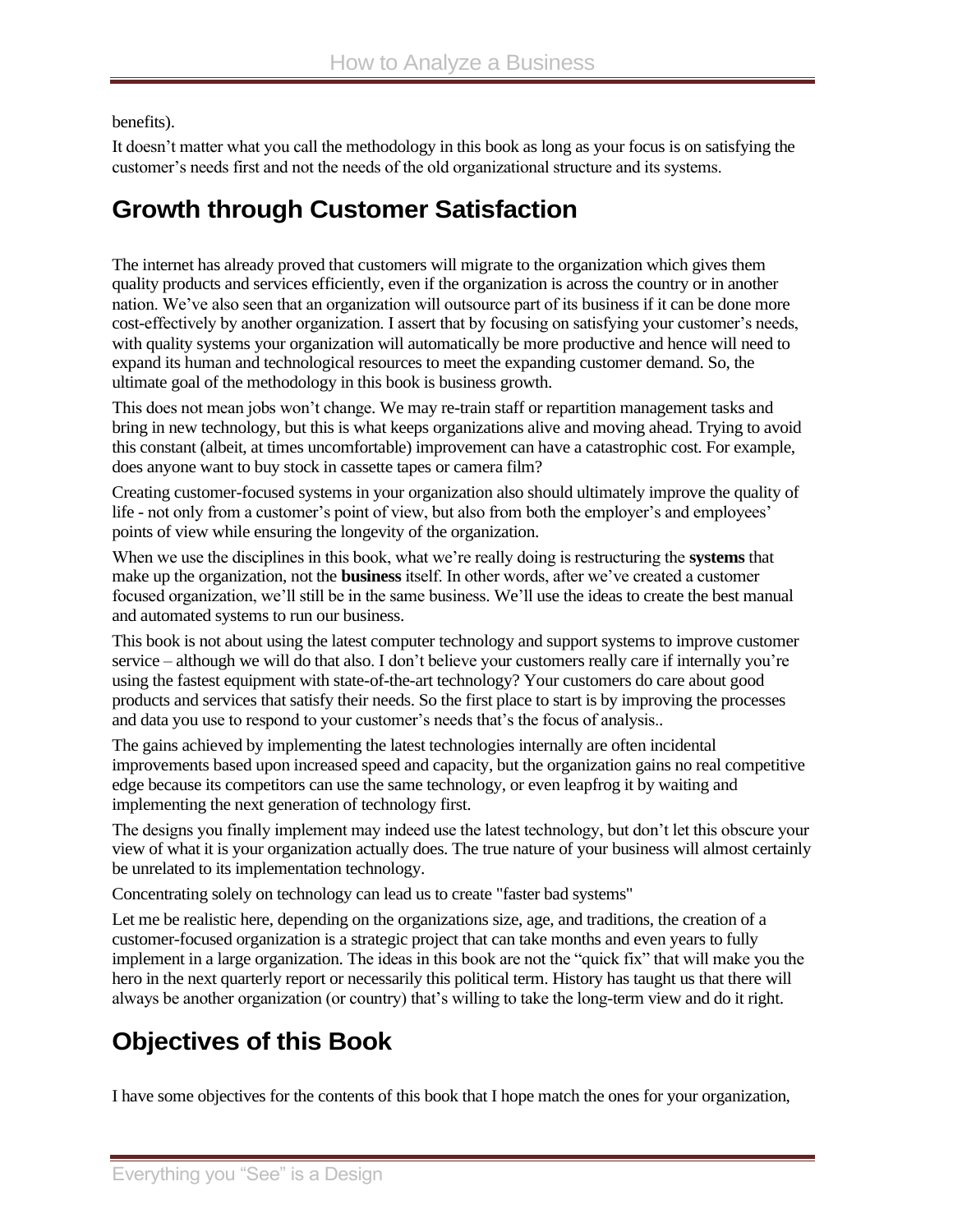they are:

• Objective- To put the customer first - satisfy customers' needs and expectations by structuring our organization to seamlessly respond to these needs.

• Objective- Analyze the Business issues. Focus on what we do rather than how we do it.

• Objective- Create the most efficient organization- Achieve measurable improvements in the performance of the organization's implemented systems by creating the most effective reaction to our customer's needs.

• Objective- To replace old systems that may be hurting the organization today with new engineered manual and/or automated systems that will be faster and easier to install and maintain.

• Objective- To create systems that have data and process integrity, that take advantage of the opportunities for re-using data and processing whenever possible to eliminate "dead" data and processes.

• Objective- To satisfy the organization's strategic mission and allow for constant improvement in the organization by producing a flexible environment for future change.

I'll review these objectives at the conclusion of the book to show how they have been satisfied.

## **How this Book is Organized**

As the title of the book states, this book provides a methodology to analyze a business. So the majority of the chapters will show you how to analyze a business, however I will show you how to use the analysis result to form an efficient, customer-focused new organizational structure.

• The **Dis-Covering the Essential Business** chapter focuses on how systems were designed and developed in the past and how these old designs are still haunting us today. This chapter exposes the misguided reasons for creating customer un-friendly systems.

• The **Events and the Fundamental Characteristic of all Systems** chapter describes the fundamental characteristics of every system. This understanding is needed before we try to analyze a business and convey the results using an abstract model.

• **The Model** *IS* **the Business** chapter discusses why and how we can model systems. This chapter provides examples of using graphical tools to analyze and model the organization's business. This knowledge is necessary to select the set of models that are most appropriate for understanding our particular business.

• The chapter **Our Event Horizon - The Boundary of Our Organization** defines what an organizational Event is and the different types of Events.

• The **Distinguishing the Five Types of Events** chapter shows how to identify and differentiate between the five types of external things (Events) to which our organization responds. It also shows how the differences between these Event types dictate which model they affect and how to model them correctly.